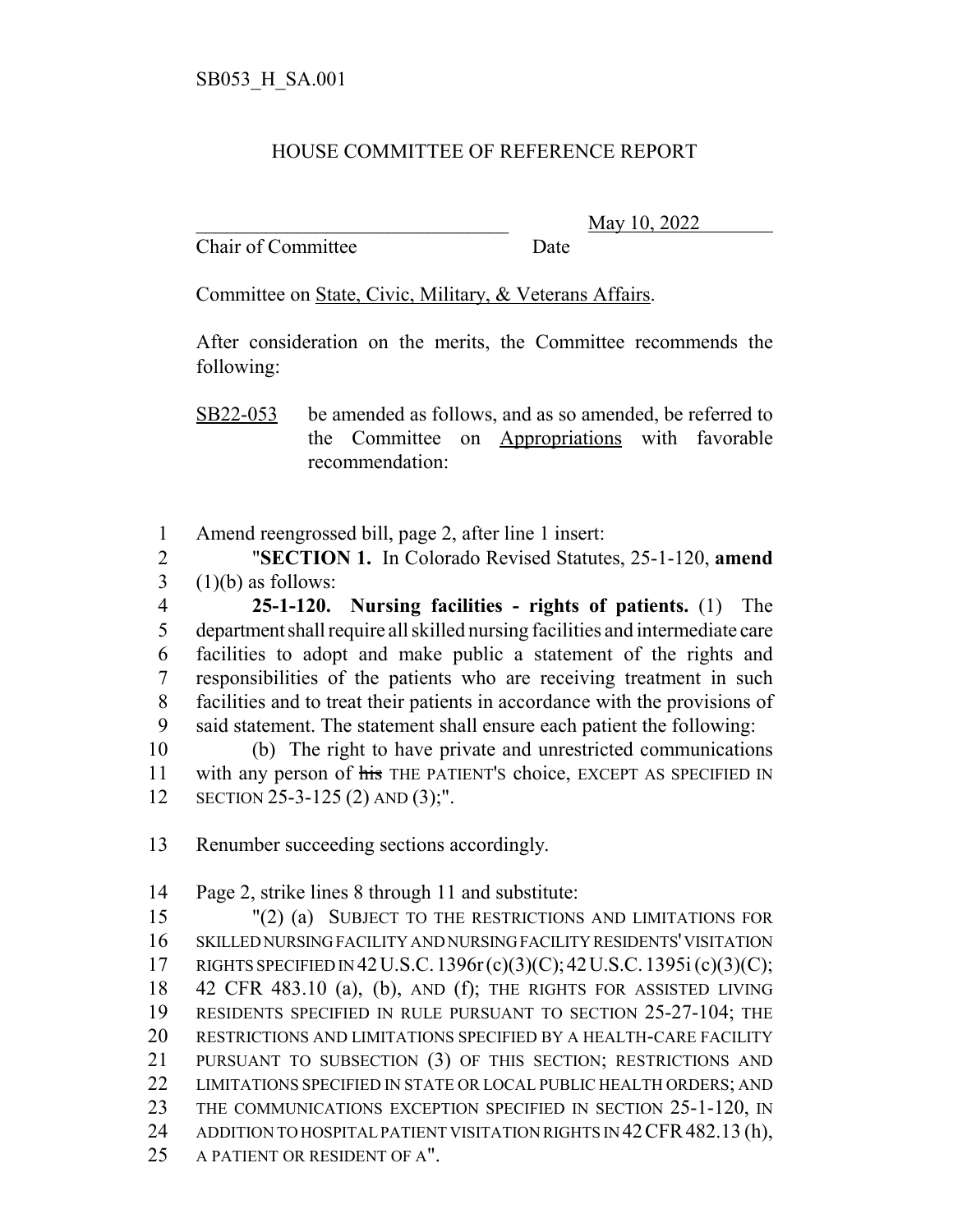- Page 3, line 22, strike "42 CFR 482.13 (h)," and substitute "42 CFR
- 482.13 (h); 42 U.S.C. 1396r(c)(3)(C); 42 U.S.C. 1395i (c)(3)(C); 42CFR
- 483.10 (a), (b), AND (f); AND SECTION 25-27-104,".
- Page 3, line 25, strike "CLINICALLY".
- Page 3, line 26, after "LIMITATION" insert "TO ENSURE HEALTH AND SAFETY OF PATIENTS, STAFF, OR VISITORS".
- Page 4, strike lines 1 through 8 and substitute "RIGHTS AND THE REASONS FOR THE RESTRICTION OR LIMITATION.".
- Reletter succeeding paragraph accordingly.
- Page 4, lines 10 and 11, strike "REGARDLESS OF KNOWN COMMUNITY TRANSMISSION,".
- Page 4, line 20, strike "AND".
- Page 4, strike line 21 and substitute:
- 

 "(D) FOR A HOSPITAL, REQUIRE VISITORS TO SIGN A WAIVER ACKNOWLEDGING THE".

Page 4, line 25, strike "VERBAL" and substitute "MENACING".

 Page 4, line 27, strike "TOLERATED." and substitute "TOLERATED, AND, IF SUCH ABUSE OCCURS, A HOSPITAL MAY RESTRICT THE VISITOR'S CURRENT OR FUTURE ACCESS; AND

 (E) FOR ALL OTHER HEALTH-CARE FACILITIES, REQUIRE VISITORS TO SIGN A DOCUMENT ACKNOWLEDGING THE RISKS OF ENTERING THE HEALTH-CARE FACILITY AND ACKNOWLEDGING THAT MENACING AND PHYSICAL ASSAULTS ON HEALTH-CARE WORKERS AND OTHER EMPLOYEES OF THE HEALTH-CARE FACILITY WILL NOT BE TOLERATED.".

Page 5, strike lines 1 through 4.

27 Page 5, line 5, strike " $(A)$ " and substitute " $(F)$ ".

Page 5, strike lines line 8 through 14 and substitute "DISEASE; AND

- **(G) REQUIRE ALL VISITORS TO THE HEALTH-CARE FACILITY TO BE**
- TESTED FOR THE COMMUNICABLE DISEASE AND DENY ENTRY FOR THOSE
- WHO HAVE A POSITIVE TEST RESULT; AND